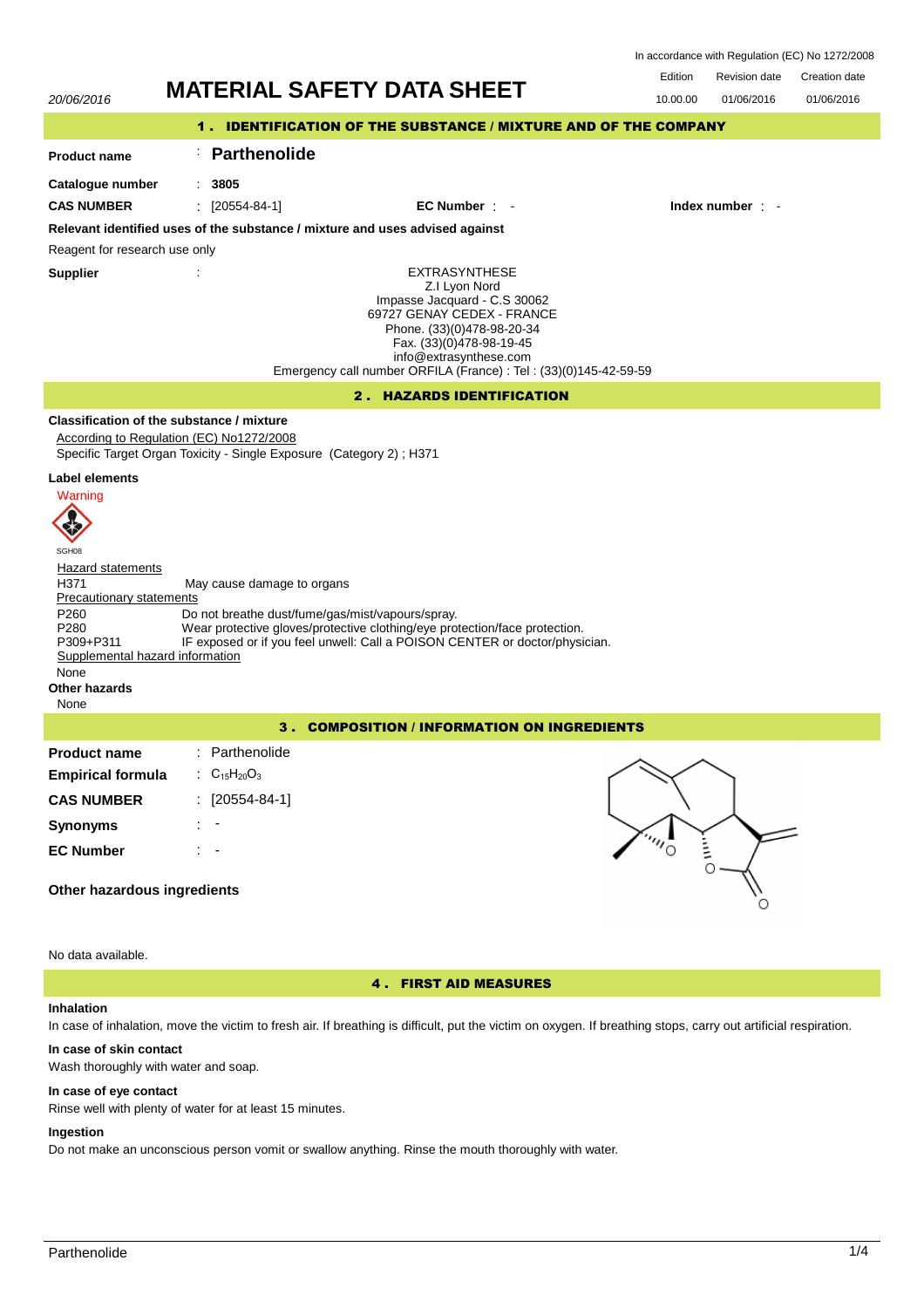#### 5 . FIRE-FIGHTING MEASURES

# **Extinguishing media**

Carbon dioxide, dry powder.

# **Special hazards arising from the substance**

Harmful/toxic vapours, carbon oxides may be released during the fire.

#### **Advise for fire-fighters**

Wear an autonomous breathing apparatus and suitable protection clothing against chemical agents.

#### 6 . ACCIDENTAL RELEASE MEASURES

### **Personal precautions**

Use personal protective equipment. Evacuate the personnel from the contaminated zone. Ensure adequate ventilation.

## **Environnemental precautions**

Keeping away from drains, surface and ground waters.

### **Methods and materials for containment and cleaning up**

Clean up without creating dust and place in adapted and sealed containers for elimination. Wash the contaminated aera with water and soap. Confine washing water and dispose of it complying with the local regulations. After cleaning, quickly eliminate traces of water with a product absorbing liquids (for example : sand, sawdust, universal binder, Kieselguhr).

# 7 . HANDLING AND STORAGE

# **Precautions for safe handling**

Avoid formation of dust. Avoid contact with skin and eyes. During handling, wear suitable personal protective equipment (see section 8). Follow the normal measures for preventive fire protection.

**Specific handling** No data available.

### **Specific end use(s)**

No data available

#### **Conditions for safe storage, including any incompatibilities**

Store in a cool well-ventilated place.

Keep container tightly closed in a dry place away from light.

Store at <+8°C

## 8 . EXPOSURE CONTROL/PERSONAL PROTECTION

#### **Respiratory protection**

Wear imperatively an appropriated mask/respirator, tested and approved by standards such as NIOSH (US) or CEN (EU).

#### **Hand protection**

Handle with protective gloves. The selected gloves have to satisfy the specifications of EU Directive 89/686/EEC and the standard EN 374 derived from it.

#### **Eye protection**

Wear safety glasses.

#### **Skin protection**

Wear suitable protective clothing according to the quantity and the level of activity of the substance at the workplace.

## 9 . PHYSICAL AND CHEMICAL PROPERTIES

| Information on basic physical and chemical properties |                                 |
|-------------------------------------------------------|---------------------------------|
| Physical state                                        | : Powder                        |
| Color                                                 | : White                         |
| Solubility in                                         | : Chloroform (Soluble)          |
| Initial boiling point                                 | : No data available.            |
| Flash point                                           | : No data available.            |
| рH                                                    | : No data available.            |
| Partition coefficient: n-octanol/water                | $\therefore$ No data available. |
| Auto-ignition temperature                             | $\therefore$ No data available. |
| Decomposition temperature                             | $\therefore$ No data available. |
| Viscosity                                             | $\therefore$ No data available. |
| Melting point                                         | $: 115 - 116^{\circ}$ C         |
| Other information                                     |                                 |

No data available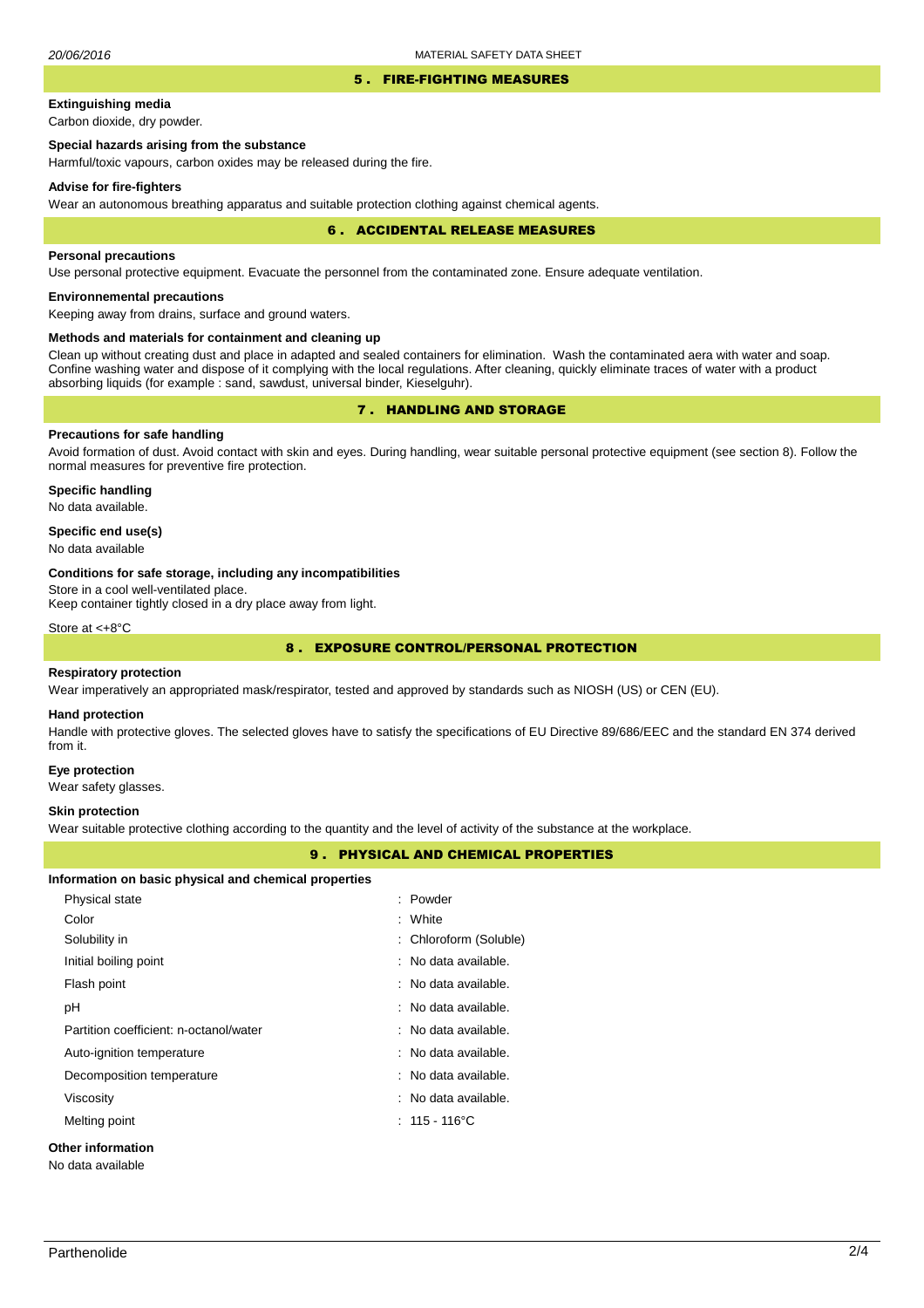### 10 . STABILITY AND REACTIVITY

#### **Reactivity**

No data available.

# **Chemical stability**

Stable under recommanded storage conditions.

#### **Possibility of hazardous reactions**

No hazardous reactions during storage and handling complying with the instructions.

**Conditions to avoid**

No data available.

**Incompatible materials**

No data available.

## **Hazardous decomposition products**

No hazardous decomposition products if the instructions for handling and storage are respected. During high overheating of the substance or during a fire, hazardous decomposition products may be produced.

# 11 . TOXICOLOGICAL INFORMATION

### **Acute oral toxicity**

No data available.

# **Acute dermal toxicity**

No data available.

#### **Acute inhalation toxicity**

No data available.

## **Skin Corrosion**

No data available.

#### **Skin Irritation**

No data available.

# **Serious Eye Damage**

No data available.

## **Eye Irritation**

No data available.

### **Respiratory Sensitisation**

No data available.

### **Skin Sensitisation**

No data available.

### **Germ Cell Mutagenicity**

No data available.

### **Carcinogenictiy**

No data available.

# **Reproductive Toxicity**

No data available.

### **Specific Target Organ Toxicity - Single Exposure**

No data available.

## **Specific Target Organ Toxicity - Repeated Exposure**

No data available.

### **Aspiration Hazard**

No data available.